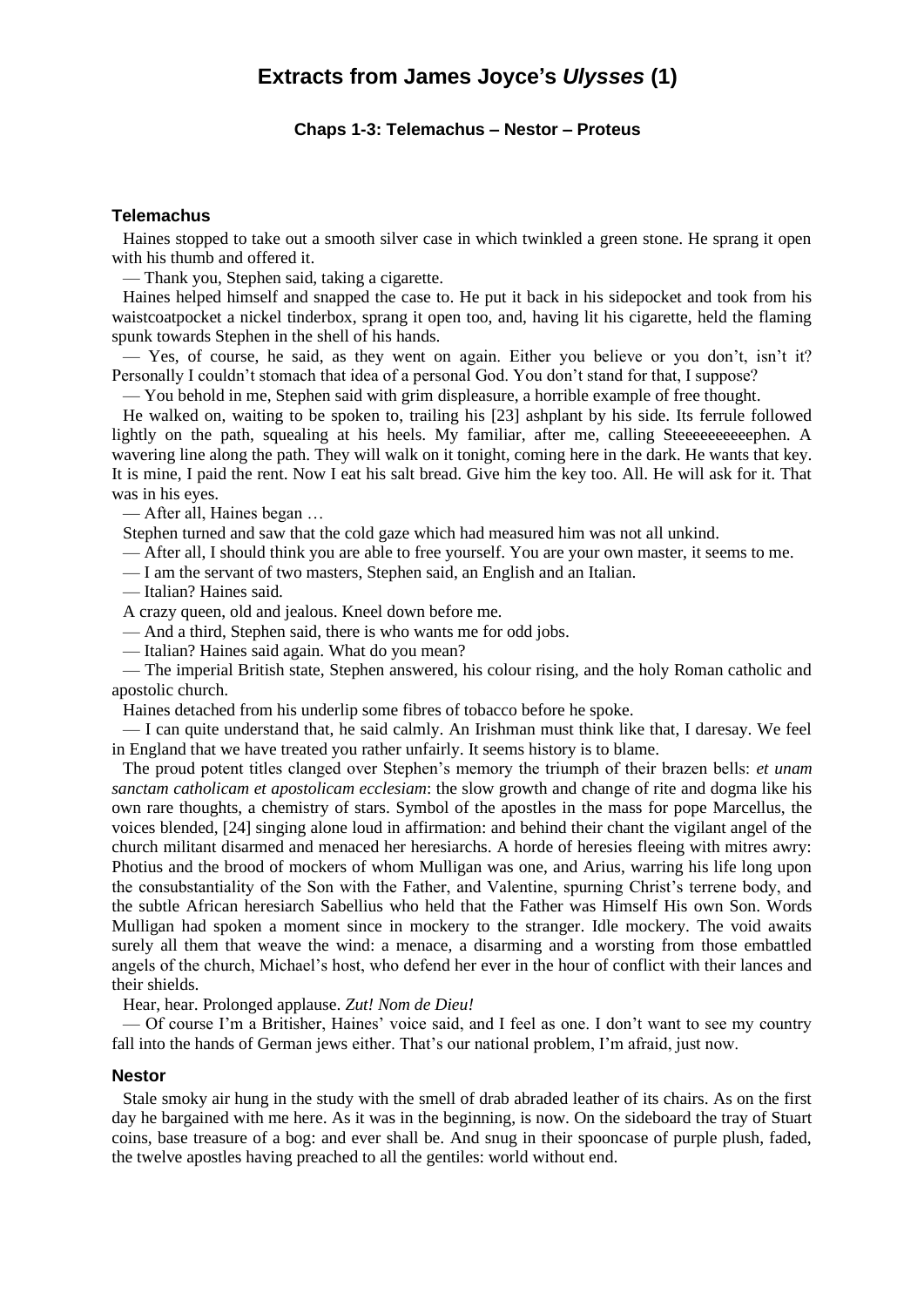A hasty step over the stone porch and in the corridor. Blowing out his rare moustache Mr Deasy halted at the table.

— First, our little financial settlement, he said.

He brought out of his coat a pocketbook bound by a leather thong. It slapped open and he took from it two notes, one of joined halves, and laid them carefully on the table.

— Two, he said, strapping and stowing his pocketbook away.

And now his strongroom for the gold. Stephen's embarrassed hand moved over the shells heaped in the cold stone mortar: whelks and money, cowries and leopard shells: and this, whorled as an emir's turban, and this, the scallop of Saint James. An old pilgrim's hoard, dead treasure, hollow shells.

A sovereign fell, bright and new, on the soft pile of the tablecloth.

— Three, Mr Deasy said, turning his little savingsbox about in his hand. These are handy things to have. See. This is for sovereigns. This is for shillings, sixpences, halfcrowns. And here crowns. See.

He shot from it two crowns and two shillings.

— Three twelve, he said. I think you'll find that's right.

— Thank you, sir, Stephen said, gathering the money together with shy haste and putting it all in a pocket of his trousers.

— No thanks at all, Mr Deasy said. You have earned it.

Stephen's hand, free again, went back to the hollow shells. Symbols too of beauty and of power. A lump in my pocket. Symbols soiled by greed and misery.

— Don't carry it like that, Mr Deasy said. You'll pull it out somewhere and lose it. You just buy one of these machines. You'll find them very handy.

Answer something.

— Mine would be often empty, Stephen said.

The same room and hour, the same wisdom: and I the same. Three times now. Three nooses round me here. Well. I can break them in this instant if I will.

— Because you don't save, Mr Deasy said, pointing his finger. You don't know yet what money is. Money is power, when you have lived as long as I have. I know, I know. If youth but knew. But what does Shakespeare say? *Put but money in thy purse*.

— Iago, Stephen murmured.

He lifted his gaze from the idle shells to the old man's stare.

— He knew what money was, Mr Deasy said. He made money. A poet but an Englishman too. Do you know what is the pride of the English? Do you know what is the proudest word you will ever hear from an Englishman's mouth?

The seas' ruler. His seacold eyes looked on the empty bay: history is to blame: on me and on my words, unhating.

— That on his empire, Stephen said, the sun never sets.

— Ba! Mr Deasy cried. That's not English. A French Celt said that. He tapped his savingsbox against his thumbnail.

— I will tell you, he said solemnly, what is his proudest boast. *I paid my way*.

Good man, good man.

—*I paid my way. I never borrowed a shilling in my life*. Can you feel that? *I owe nothing*. Can you?

Mulligan, nine pounds, three pairs of socks, one pair brogues, ties. Curran, ten guineas. McCann, one guinea. Fred Ryan, two shillings. Temple, two lunches. Russell, one guinea, Cousins, ten shillings, Bob Reynolds, half a guinea, Kohler, three guineas, Mrs McKernan, five weeks' board. The lump I have is useless.

— For the moment, no, Stephen answered.

Mr Deasy laughed with rich delight, putting back his savingsbox.

— I knew you couldn't, he said joyously. But one day you must feel it. We are a generous people but we must also be just.

— I fear those big words, Stephen said, which make us so unhappy.

Mr Deasy stared sternly for some moments over the mantelpiece at the shapely bulk of a man in tartan fillibegs: Albert Edward, Prince of Wales.

— You think me an old fogey and an old tory, his thoughtful voice said. I saw three generations since O'Connell's time. I remember the famine. Do you know that the orange lodges agitated for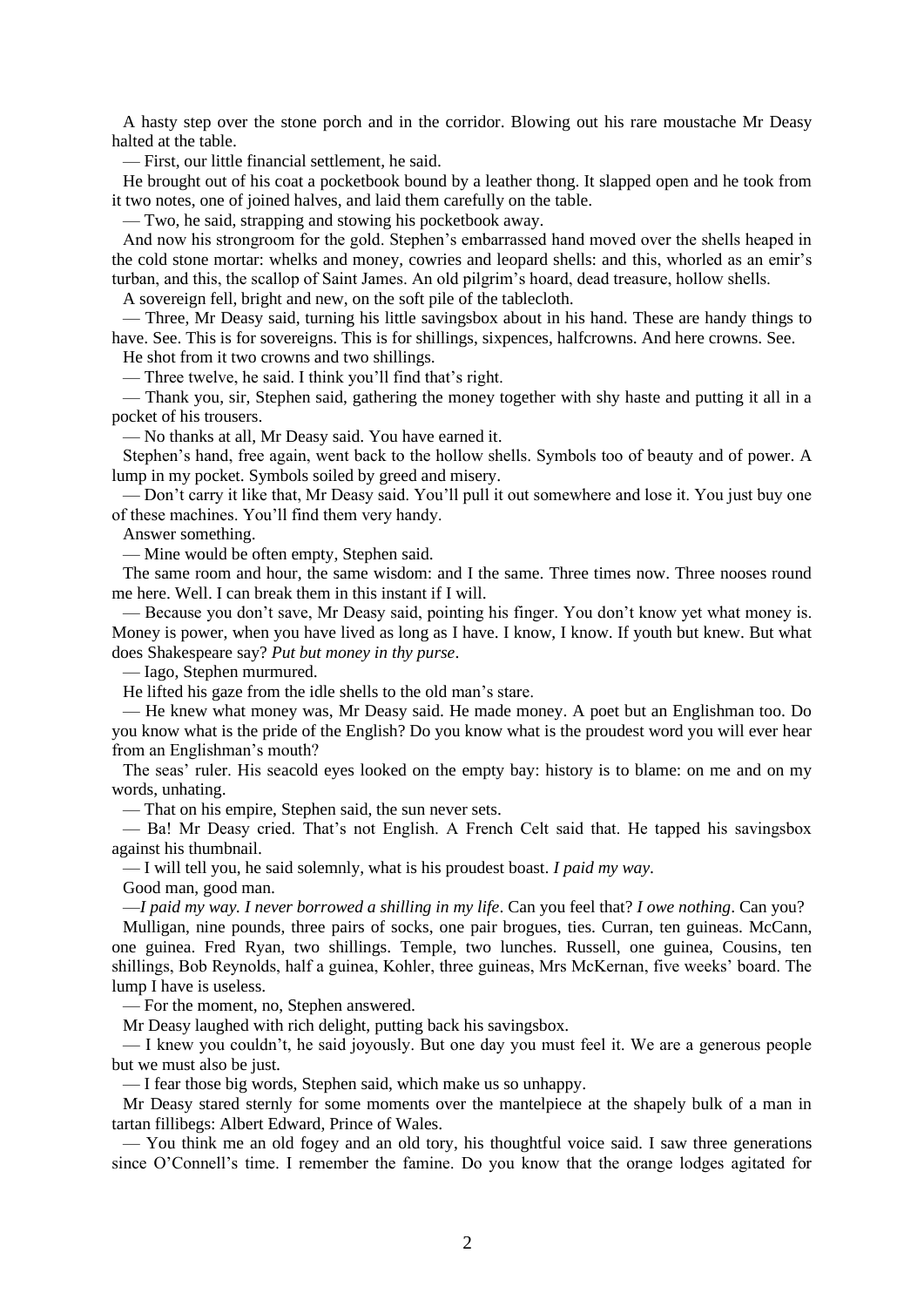repeal of the union twenty years before O'Connell did or before the prelates of your communion denounced him as a demagogue? You fenians forget some things.

Glorious, pious and immortal memory. The lodge of Diamond in Armagh the splendid behung with corpses of papishes. Hoarse, masked and armed, the planters' covenant. The black north and true blue bible. Croppies lie down.

Stephen sketched a brief gesture.

— I have rebel blood in me too, Mr Deasy said. On the spindle side. But I am descended from sir John Blackwood who voted for the union. We are all Irish, all kings' sons.

— Alas, Stephen said.

—*Per vias rectas*, Mr Deasy said firmly, was his motto. He voted for it and put on his topboots to ride to Dublin from the Ards of Down to do so.

Lal the ral the ra

The rocky road to Dublin.

A gruff squire on horseback with shiny topboots. Soft day, sir John. Soft day, your honour… Day… Day… Two topboots jog dangling on to Dublin. Lal the ral the ra, lal the ral the raddy.

— That reminds me, Mr Deasy said. You can do me a favour, Mr Dedalus, with some of your literary friends: I have a letter here for the press. Sit down a moment. I have just to copy the end.

He went to the desk near the window, pulled in his chair twice and read off some words from the sheet on the drum of his typewriter.

— Sit down. Excuse me, he said over his shoulder, *the dictates of common sense*. Just a moment.

He peered from under his shaggy brows at the manuscript by his elbow and, muttering, began to prod the stiff buttons of the keyboard slowly, some times blowing as he screwed up the drum to erase an error.

Stephen seated himself noiselessly before the princely presence. Framed around the walls images of vanished horses stood in homage, their meek heads poised in air: lord Hastings' Repulse, the duke of Westminster's Shotover, the duke of Beaufort's Ceylon, *prix de Paris*, 1866. Elfin riders sat them, watchful of a sign. He saw their speeds, backing King's colours, and shouted with the shouts of vanished crowds.

— Full stop, Mr Deasy bade his keys. But prompt ventilation of this important question…

Where Cranly led me to get rich quick, hunting his winners among the mudsplashed brakes, amid the bawls of bookies on their pitches and reek of the canteen, over the motley slush. Even money Fair Rebel: ten to one the field. Dicers and thimbleriggers we hurried by after the hoofs, the vying caps and jackets and past the meatfaced woman, a butcher's dame, nuzzling thirstily her clove of orange.

Shouts rang shrill from the boys' playfield and a whirring whistle.

Again: a goal. I am among them, among their battling bodies in a medley, the joust of life. You mean that knockkneed mother's darling who seems to be slightly crawsick? Jousts. Time shocked rebounds, shock by shock. Jousts, slush and uproar of battles, the frozen deathspew of the slain, a shout of spear spikes baited with men's bloodied guts.

— Now then, Mr Deasy said, rising.

He came to the table, pinning together his sheets. Stephen stood up.

— I have put the matter into a nutshell, Mr Deasy said. It's about the foot and mouth disease. Just look through it. There can be no two opinions on the matter.

May I trespass on your valuable space. That doctrine of *laissez faire* which so often in our history. Our cattle trade. The way of all our old industries. Liverpool ring which jockeyed the Galway harbour scheme. European conflagration. Grain supplies through the narrow waters of the channel. The pluterperfect imperturbability of the department of agriculture. Pardoned a classical allusion. Cassandra. By a woman who was no better than she should be. To come to the point at issue.

— I don't mince words, do I? Mr Deasy asked as Stephen read on.

Foot and mouth disease. Known as Koch's preparation. Serum and virus. Percentage of salted horses. Rinderpest. Emperor's horses at Mürzsteg, lower Austria. Veterinary surgeons. Mr Henry Blackwood Price. Courteous offer a fair trial, Dictates of common sense. Allimportant question. In every sense of the word take the bull by the horns. Thanking you for the hospitality of your columns.

— I want that to be printed and read, Mr Deasy said. You will see at the next outbreak they will put an embargo on Irish cattle. And it can be cured. It is cured. My cousin, Blackwood Price, writes to me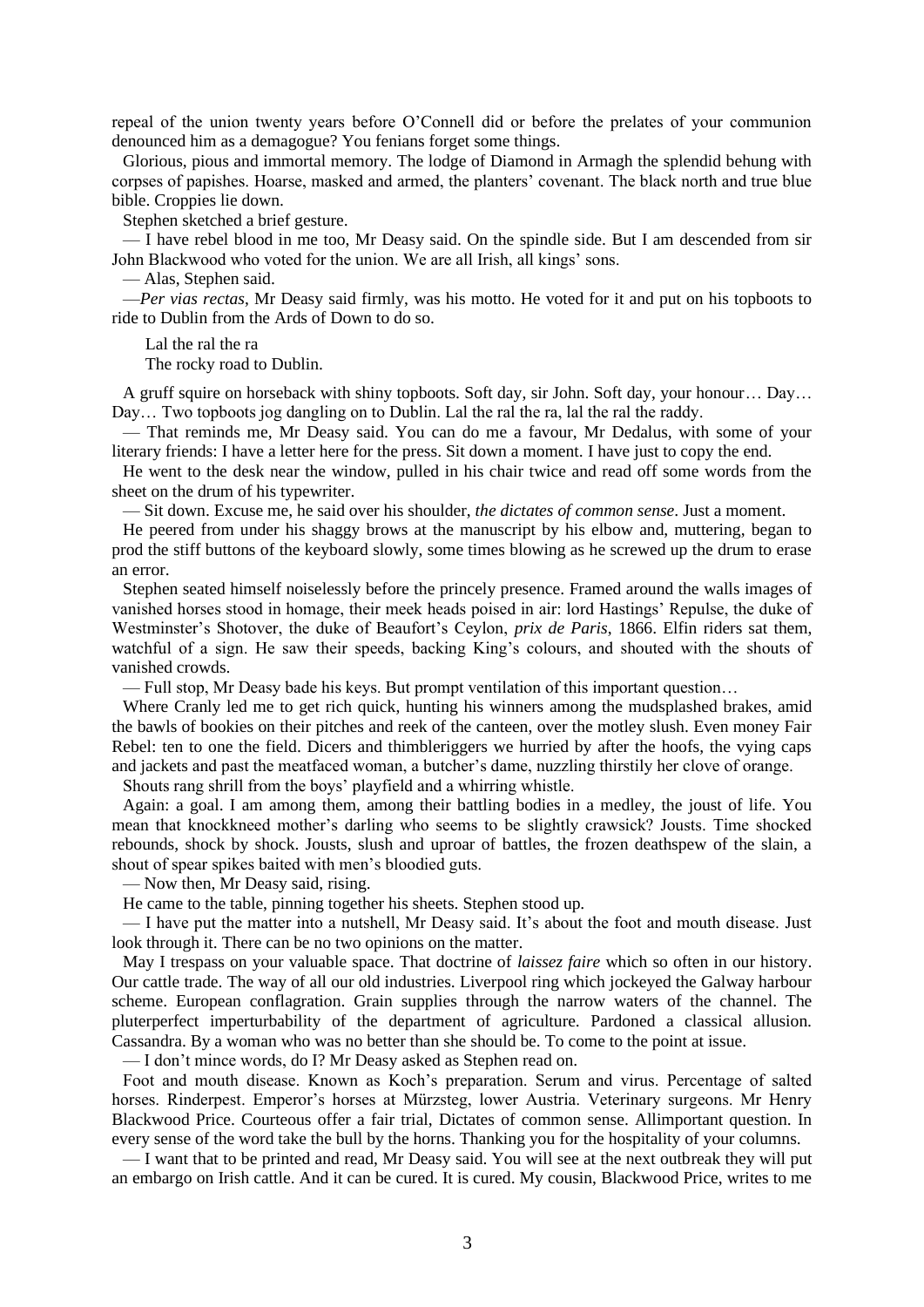it is regularly treated and cured in Austria by cattledoctors there. They offer to come over here. I am trying to work up influence with the department. Now I'm going to try publicity. I am surrounded by difficulties, by… intrigues, by… backstairs influence, by…

He raised his forefinger and beat the air oldly before his voice spoke.

— Mark my words, Mr Dedalus, he said. England is in the hands of the jews. In all the highest places: her finance, her press. And they are the signs of a nation's decay. Wherever they gather they eat up the nation's vital strength. I have seen it Coming these years. As sure as we are standing here the jew merchants are already at their work of destruction. Old England is dying.

He stepped swiftly off, his eyes coming to blue life as they passed a broad sunbeam. He faced about and back again.

— Dying, he said, if not dead by now.

*The harlot's cry from street to street Shall weave old England's winding sheet.*

His eyes open wide in vision stared sternly across the sunbeam in which he halted.

— A merchant, Stephen said, is one who buys cheap and sells dear, jew or gentile, is he not?

— They sinned against the light, Mr Deasy said gravely. And you can see the darkness in their eyes. And that is why they are wanderers on the earth to this day.

On the steps of the Paris Stock Exchange the goldskinned men quoting prices on their gemmed fingers. Gabbles of geese. They swarmed loud, uncouth about the temple, their heads thickplotting under maladroit silk hats. Not theirs: these clothes, this speech, these gestures. Their full slow eyes belied the words, the gestures eager and unoffending, but knew the rancours massed about them and knew their zeal was vain. Vain patience to heap and hoard. Time surely would scatter all. A hoard heaped by the roadside: plundered and passing on. Their eyes knew the years of wandering and, patient, knew the dishonours of their flesh.

— Who has not? Stephen said.

— What do you mean? Mr Deasy asked.

He came forward a pace and stood by the table. His underjaw fell sideways open uncertainly. Is this old wisdom? He waits to hear from me.

— History, Stephen said, is a nightmare from which I am trying to awake.

From the playfield the boys raised a shout. A whirring whistle: goal. What if that nightmare gave you a back kick?

— The ways of the Creator are not our ways, Mr Deasy said. All history moves towards one great goal, the manifestation of God.

Stephen jerked his thumb towards the window, saying:

— That is God.

Hooray! Ay! Whrrwhee!

— What? Mr Deasy asked.

— A shout in the street, Stephen answered, shrugging his shoulders.

Mr Deasy looked down and held for a while the wings of his nose tweaked between his fingers. Looking up again he set them free.

— I am happier than you are, he said. We have committed many errors and many sins. A woman brought sin into the world. For a woman who was no better than she should be, Helen, the runaway wife of Menelaus, ten years the Greeks made war on Troy. A faithless wife first brought the strangers to our shore here, MacMurrough's wife and her leman O'Rourke, prince of Breffni. A woman too brought Parnell low. Many errors, many failures but not the one sin. I am a struggler now at the end of my days. But I will fight for the right till the end.

*For Ulster will fight And Ulster will be right.*

## **Proteus**

INELUCTABLE modality of the visible: at least that if no more, thought through my eyes. Signatures of all things I am here to read, seaspawn and seawrack, the nearing tide, that rusty boot. Snotgreen, bluesilver, rust: coloured signs. Limits of the diaphane. But he adds: in bodies. Then he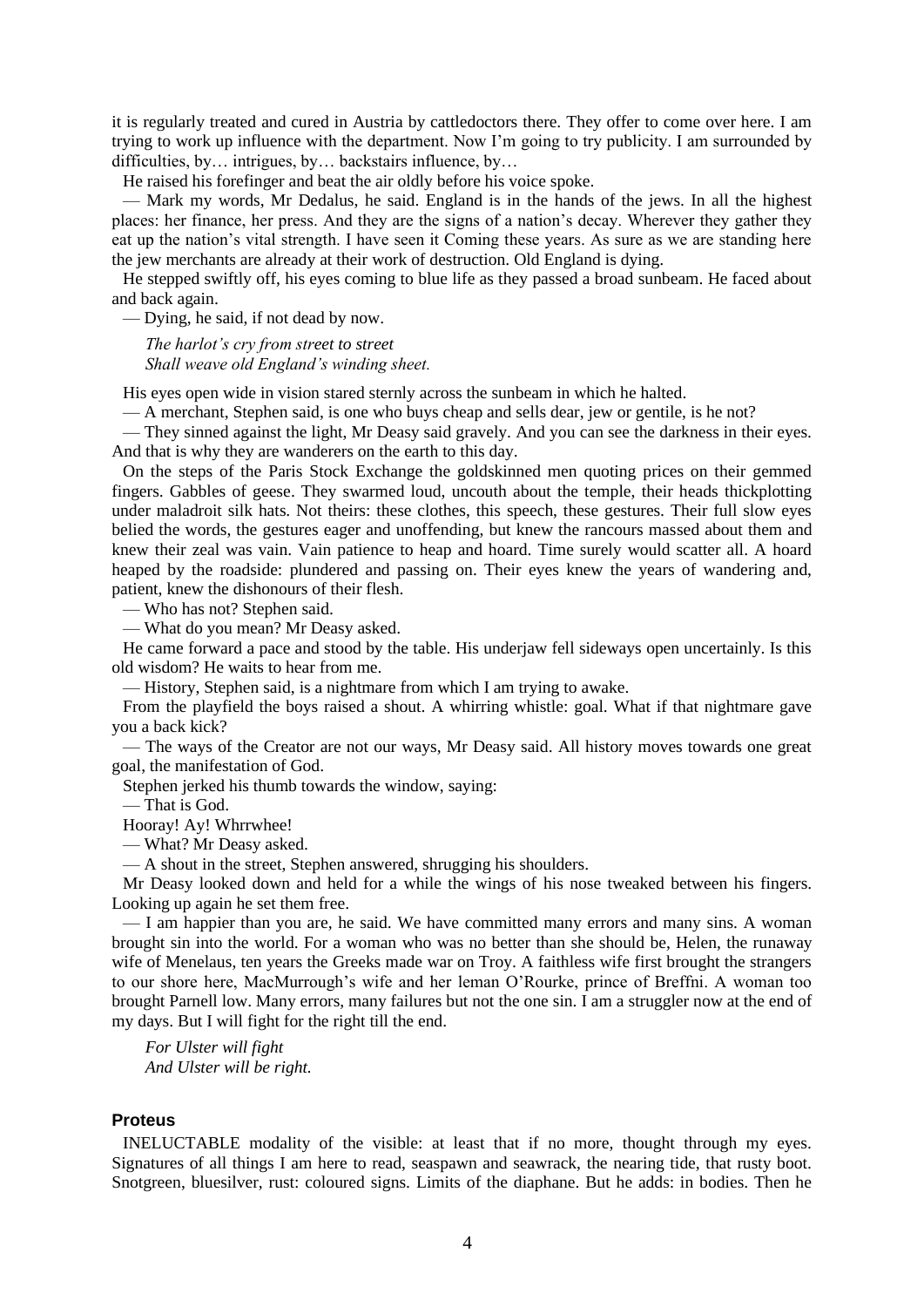was aware of them bodies before of them coloured. How? By knocking his sconce against them, sure. Go easy. Bald he was and a millionaire, *maestro di color che sanno*. Limit of the diaphane in. Why in? Diaphane, adiaphane. If you can put your five fingers through it, it is a gate, if not a door. Shut your eyes and see.

Stephen closed his eyes to hear his boots crush crackling wrack and shells. You are walking through it howsomever. I am, a stride at a time. A very short space of time through very short times of space. Five, six: the *nacheinander*. Exactly: and that is the ineluctable modality of the audible. Open your eyes. No. Jesus! If I fell over a cliff that beetles o'er his base, fell through the *nebeneinander* ineluctably. I am getting on nicely in the dark. My ash sword hangs at my side. Tap with it: they do. My two feet in his boots are at the end of his legs, *nebeneinander*. Sounds solid: made by the mallet of *Los Demiurgos*. Am I walking into eternity along Sandymount strand? Crush, crack, crick, crick. Wild sea money. Dominie Deasy kens them a'. [45]

*Won't you come to Sandymount, Madeline the mare?*

Rhythm begins, you see. I hear. A catalectic tetrameter of iambs marching. No, agallop: *deline the mare*.

Open your eyes now. I will. One moment. Has all vanished since? If I open and am for ever in the black adiaphane. *Basta!* I will see if I can see.

See now. There all the time without you: and ever shall be, world without end.

They came down the steps from Leahy's terrace prudently, *Frauenzimmer*: and down the shelving shore flabbily their splayed feet sinking in the silted sand. Like me, like Algy, coming down to our mighty mother. Number one swung lourdily her midwife's bag, the other's gamp poked in the beach. From the liberties, out for the day. Mrs Florence MacCabe, relict of the late Patk MacCabe, deeply lamented, of Bride Street. One of her sisterhood lugged me squealing into life. Creation from nothing. What has she in the bag? A misbirth with a trailing navelcord, hushed in ruddy wool. The cords of all link back, strandentwining cable of all flesh. That is why mystic monks. Will you be as gods? Gaze in your omphalos. Hello. Kinch here. Put me on to Edenville. Aleph, alpha: nought, nought, one.

Spouse and helpmate of Adam Kadmon: Heva, naked Eve. She had no navel. Gaze. Belly without blemish, bulging big, a buckler of taut vellum, no, whiteheaped corn, orient and immortal, standing from everlasting to everlasting. Womb of sin.

Wombed in sin darkness I was too, made not begotten. By them, the man with my voice and my eyes and a ghostwoman with ashes on her breath. They clasped and sundered, did the coupler's will. From before the ages [46] He willed me and now may not will me away or ever *A lex eterna* stays about him. Is that then the divine substance wherein Father and Son are consubstantial? Where is poor dear Arius to try conclusions? Warring his life long on the con-ztransmagnificandjewbangtantiality. Illstarred heresiarch. In a Greek watercloset he breathed his last: euthanasia. With beaded mitre and with crozier, stalled upon his throne, widower of a widowed see, with upstiffed omophorion, with clotted hinderparts.

Airs romped around him, nipping and eager airs. They are coming, waves. The whitemaned seahorses, champing, brightwindbridled, the steeds of Mananaan.

I mustn't forget his letter for the press. And after? The Ship, half twelve. By the way go easy with that money like a good young imbecile. Yes, I must.

 $[...]$ 

Reading two pages apiece of seven books every night, eh? I was young. You bowed to yourself in the mirror, stepping forward to applause earnestly, striking face. Hurray for the Goddamned idiot! Hray! No-one saw: tell no-one. Books you were going to write with letters for titles. Have you read his F? O yes, but I prefer Q. Yes, but W is wonderful. O yes, W. Remember your epiphanies on green oval leaves, deeply deep, copies to be sent if you died to all the great libraries of the world, including Alexandria? Someone was to read them there after a few thousand year, a mahamanvantara. Pico della Mirandola like. Ay, very like a whale. When one reads these strange pages of one long gone one feels that one is at one with one who once …

The grainy sand had gone from under his feet. His boots trod again a damp crackling mast, razorshells, squeaking pebbles, that on the unnumbered pebbles beats, wood sieved by the shipworm, lost Armada. Unwholesome sandflats waited to suck his treading soles, breathing upward sewage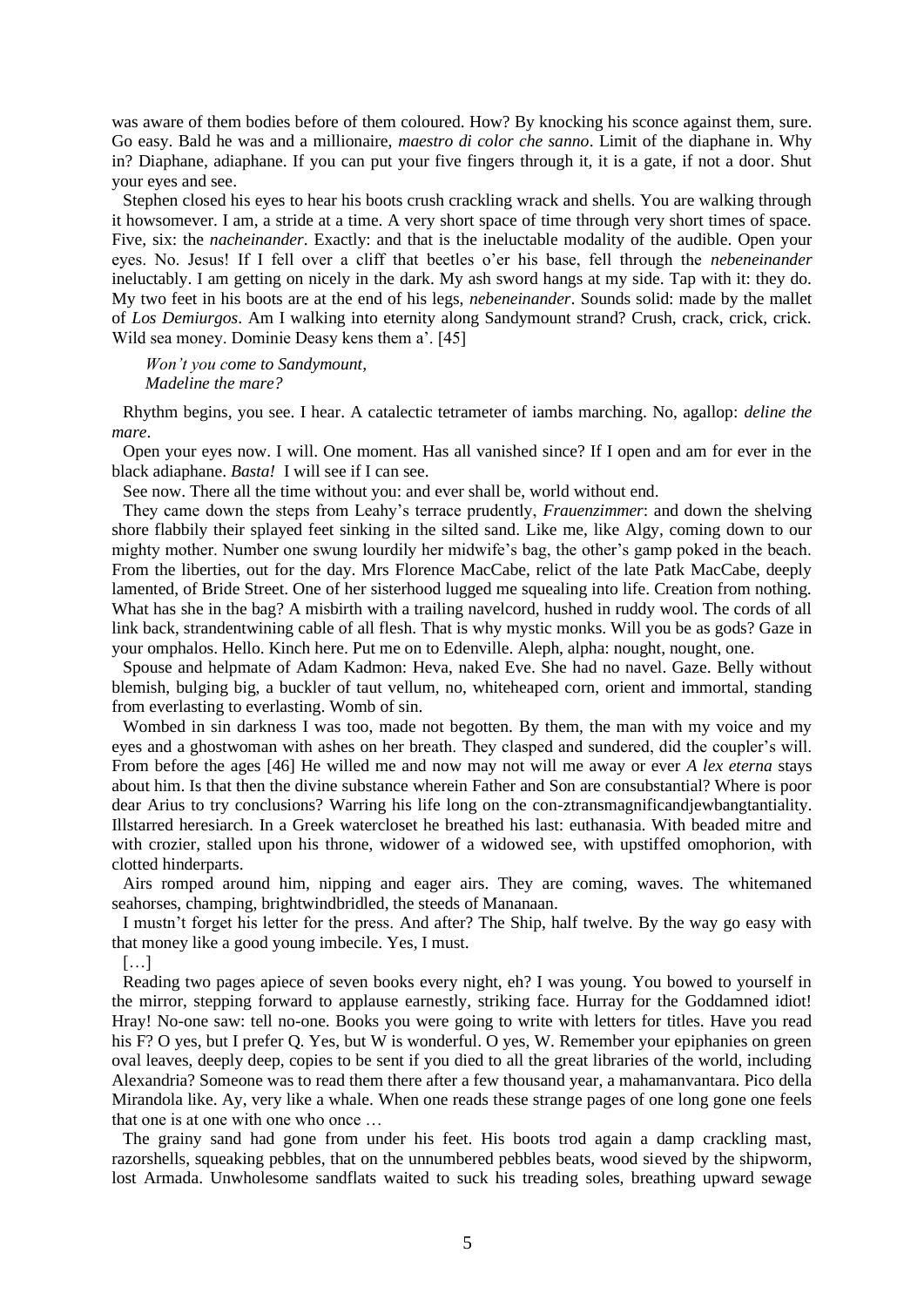breath. He coasted them, walking warily. A porter-bottle stood up, stogged to its waist, in the cakey sand dough. A sentinel: isle of dreadful thirst. Broken hoops on the shore; at the land a maze of dark cunning nets; farther away chalkscrawled backdoors and on the higher beach a dryingline with two crucified shirts. Ringsend: wigwams of brown steersmen and master mariners. Human shells.

He halted. I have passed the way to aunt Sara's. [50] Am I not going there? Seems not. No-one about. He turned northeast and crossed the firmer sand towards the Pigeonhouse.

*— Qui vous a mis dans cette fichue position?*

*— C'est le pigeon, Joseph.* 

Patrice, home on furlough, lapped warm milk with me in the bar MacMahon. Son of the wild goose, Kevin Egan of Paris. My father's a bird, he lapped the sweet *lait chaud* with pink young tongue, plump bunny's face. Lap, *lapin*. He hopes to win in the *gros lots*. About the nature of women he read in Michelet. But he must send me *La Vie de Jésus* by M. Leo Taxil. Lent it to his friend.

—*C'est tordant, vows savez. Moi je suis socialiste. Je ne crois pas en l'existence de Dieu. Faut pas le dire à mon père.* 

— *Il croit?*

— *Mon père, oui*.

*Schluss*. He laps.

My Latin quarter hat. God, we simply must dress the character. I want puce gloves. You were a student, weren't you? Of what in the other devil's name? Paysayenn. P. C. N., you know: *physiques, chimiques et naturelles*. Aha. Eating your groatsworth of *mou en civet*, fleshpots of Egypt, elbowed by belching cabmen. Just say in the most natural tone: when I was in Paris, *boul' Mich'*, I used to. Yes, used to carry punched tickets to prove an alibi if they arrested you for murder somewhere. Justice. On the night of the seventeenth of February 1904 the prisoner was seen by two witnesses. Other fellow did it: other me. Hat, tie, overcoat, nose. *Lui, c'est moi*. You seem to have enjoyed yourself.

Proudly walking. Whom were you trying to walk like? Forget: a dispossessed. With mother's money order, eight shillings, the banging door of the post office slammed in your face by the usher. Hunger toothache. [51] *Encore deux minutes*. Look clock. Must get. *Fermé*. Hired dog! Shoot him to bloody bits with a bang shotgun, bits man spattered walls all brass buttons. Bits all khrrrrklak in place clack back. Not hurt? O, that's all right. Shake hands. See what I meant, see? O, that's all right. Shake a shake. O, that's all only all right.

You were going to do wonders, what? Missionary to Europe after fiery Columbanus. Fiacre and Scotus on their creepystools in heaven spilt from their pintpots, loudlatinlaughing: *Euge! Euge!* Pretending to speak broken English as you dragged your valise, porter threepence, across the slimy pier at Newhaven. *Comment?* Rich booty you brought back; *Le Tutu*, five tattered numbers of *Pantalon Blanc et Culotte Rouge*, a blue French telegram, curiosity to show:

— Mother dying come home father.

The aunt thinks you killed your mother. That's why she won't.

*Then here's a health to Mulligan's aunt And I'll tell you the reason why. She always kept things decent in The Hannigan famileye.*

His feet marched in sudden proud rhythm over the sand furrows, along by the boulders of the south wall. He stared at them proudly, piled stone mammoth skulls. Gold light on sea, on sand, on boulders. The sun is there, the slender trees, the lemon houses.

Paris rawly waking, crude sunlight on her lemon streets. Moist pith of farls of bread, the froggreen wormwood, her matin incense, court the air. Belluomo rises from the bed of his wife's lover's wife, the kerchiefed housewife is astir, a saucer of acetic acid in her hands. In Rodot's Yvonne and Madeleine newmake their [52] tumbled beauties, shattering with gold teeth *chaussons* of pastry, their mouths yellowed with the *pus* of *flan breton*. Faces of Paris men go by, their wellpleased pleasers, curled conquistadores.

Noon slumbers. Kevin Egan rolls gunpowder cigarettes through fingers smeared with printer's ink, sipping his green fairy as Patrice his white. About us gobblers fork spiced beans down their gullets. *Un demi setier!* A jet of coffee steam from the burnished caldron. She serves me at his beck. *Il est irlandais. Hollandais? Non fromage. Deux irlandais, nous, Irlande, vous savez? Ah oui!* She thought